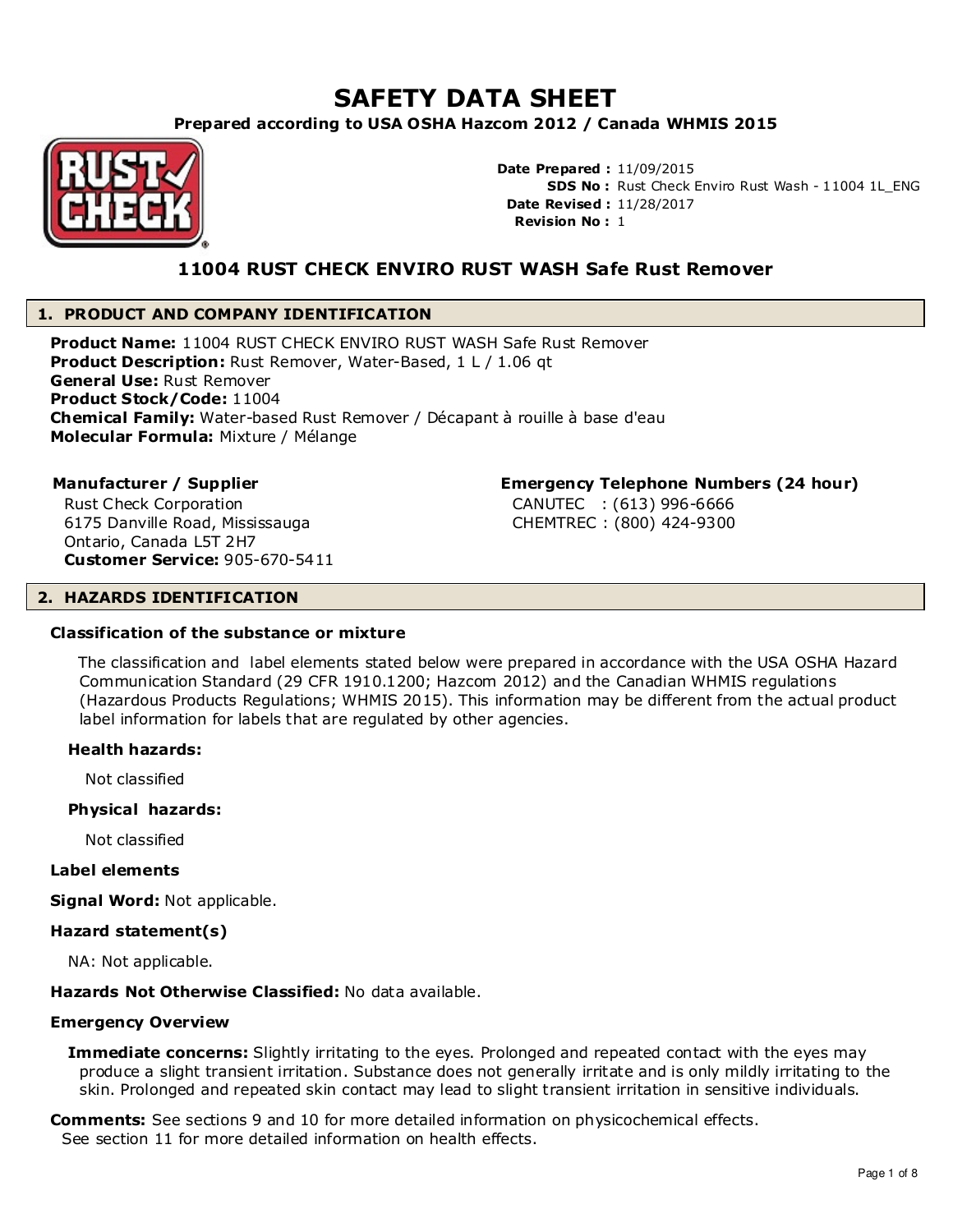# **11004 RUST CHECK ENVIRO RUST WASH Safe Rust Remover**

See sections 12 for more detailed information on environmental effects.

This product is a consumer product and is labeled in accordance with the Canadian Consumer Chemicals and Containers Regulations and US Consumer Product Safety Commission regulations which take precedence over Canadian WHMIS 2015 and OSHA Hazcom 2012 Hazard Communication labeling. The actual container label will not include the above label elements. The labeling above applies to products used solely for industrial / professional use.

# **3. COMPOSITION / INFORMATION ON INGREDIENTS**

| <b>Chemical Name</b>                 |             | Wt.% CAS number       |
|--------------------------------------|-------------|-----------------------|
| Water (non-hazardous ingredient)     |             | $ 85 - 88 $ 7732-18-5 |
| Disodium ethylenediaminetetraacetate | $ 3.5 - 4 $ | $139 - 33 - 3$        |

**Comments:** There are no additional ingredients present which, within the current knowledge of the supplier, are classified and contribute to the classification of the product and hence require reporting in this section.

#### **4. FIRST AID MEASURES**

**Eye Contact:** Immediately flush with plenty of water. After initial flushing, remove any contact lenses and continue flushing for at least 15 minutes. Get medical attention, if irritation persists.

**Skin Contact:** Not expected to present a significant skin hazard under anticipated conditions of use. Wash with soap and water. Get medical attention if irritation develops or persists.

**Ingestion:** Do not induce vomiting. Rinse mouth with water. Give 1 to 2 glasses of water to drink. Ingestion unlikely. If large quantity swallowed, obtain medical attention.

Inhalation: No specific treatment is necessary since this material is not likely to be hazardous by inhalation.

# **Signs and Symptoms of Overexposure**

**Eye Contact:** Mildly irritating to the eyes. Prolonged and repeated contact with the eyes may produce a slight transient irritation. Symptoms may include tearing, reddening and swelling accompanied by a stinging sensation and/or a feeling like that of fine dust in the eyes.

**Skin Contact:** Substance does not generally irritate and is only mildly irritating to the skin. Prolonged or repeated contact may cause slight skin irritation.

**Ingestion:** May cause irritation. Symptoms of ingestion may include abdominal pain, nausea, vomiting and diarrhea.

**Inhalation:** At room temperature, exposure to vapor is minimal due to low volatility.

**Additional Information:** No data available.

#### **5. FIRE FIGHTING MEASURES**

**Flammable Properties:** Material will not burn.

**Extinguishing Media:** Use an extinguishing agent suitable for the surrounding fire.

**Hazardous Combustion Products:** During a fire, irritating and highly toxic gases may be generated by thermal decomposition or combustion.

**Fire Fighting Procedures:** Containers can build up pressure if exposed to heat (fire).

**Fire Fighting Equipment:** As in any fire, wear self-contained breathing apparatus pressure-demand, (MSHA/NIOSH approved or equivalent) and full protective gear.

**Sensitivity to Static Discharge:** Product is not sensitive to static discharge.

**Sensitivity to Mechanical Impact:** Product is not sensitive to mechanical impact.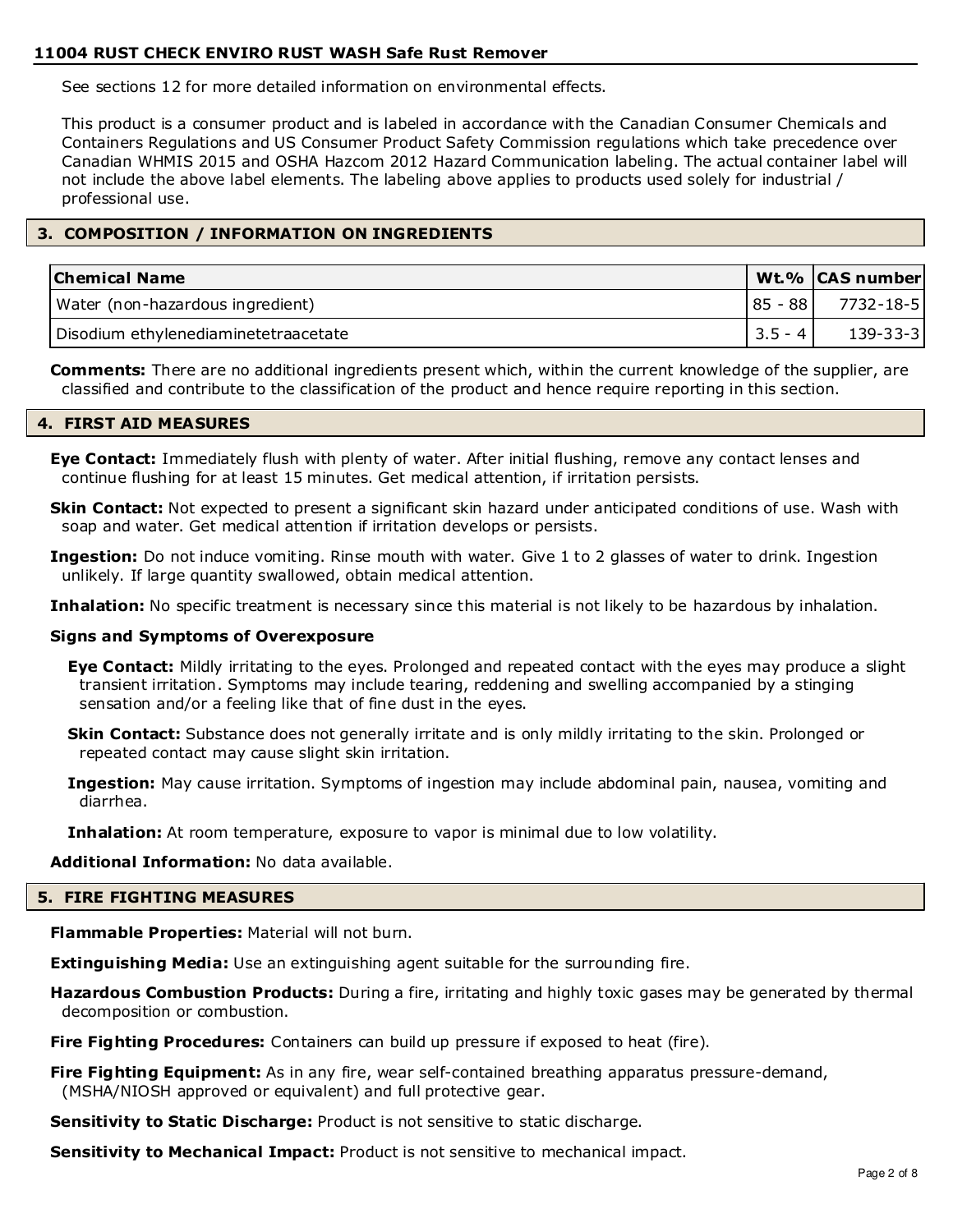# **6. ACCIDENTAL RELEASE MEASURES**

**Small Spill:** Cover spill area with suitable absorbent material (e.g., sand, earth, sawdust, vermiculite, Oil-Dri, Kitty Litter, etc.). Sweep up material being careful not to raise dust. Place in an appropriate disposal container and seal tightly. Avoid contact with eyes, skin, and clothing.

#### **Environmental Precautions**

**Water Spill:** Do not flush to sewer.

**Land Spill:** Avoid runoff into storm sewers and ditches which lead to waterways.

**Special Protective Equipment:** Clean up spills immediately, observing precautions in Protective Equipment section 8.

# **7. HANDLING AND STORAGE**

**General Procedures:** Handle in accordance with good industrial hygiene and safety practices.

**Handling:** Avoid contact with eyes. Wear recommended personal protective equipment. After handling, always wash hands thoroughly with soap and water.

**Storage:** Keep from freezing. Protect from physical damage. Keep containers tightly closed, when not in use. Store in a cool place.

# **8. EXPOSURE CONTROLS / PERSONAL PROTECTION**

#### **Exposure Guidelines**

| <b>OSHA / WHMIS 2015 HAZARDOUS COMPONENTS</b> |                                     |            |       |                   |
|-----------------------------------------------|-------------------------------------|------------|-------|-------------------|
|                                               | <b>Occupational Exposure Limits</b> |            |       |                   |
| <b>Chemical Name</b>                          | <b>Type</b>                         |            | ppm   | mg/m <sup>3</sup> |
|                                               | <b>OSHA PEL</b>                     | <b>TWA</b> | $[1]$ | $[1]$             |
| Disodium ethylenediaminetetraacetate          | <b>ACGIH TLV</b>                    | <b>TWA</b> | $[1]$ | [1]               |
|                                               | <b>Supplier OEL</b>                 | <b>TWA</b> | $[1]$ | [1]               |
| Eootnotoc:                                    |                                     |            |       |                   |

**Footnotes:**

**1**. NL: This material does not have established exposure limits.

**Engineering Controls:** No special ventilation requirements.

#### **Personal Protective Equipment**

**Eyes and Face:** Wear safety glasses with side shields.

**Skin Contact:** Wear chemical resistant gloves. Avoid prolonged or repeated contact with skin.

**Respiratory:** Not Applicable

**Protective Clothing:** Generally not required.

**Work Hygienic Practices:** Handle in accordance with good industrial hygiene and safety practices. Wash hands thoroughly after handling.

| 9. PHYSICAL AND CHEMICAL PROPERTIES |                      |  |
|-------------------------------------|----------------------|--|
| <b>Physical State</b>               | : Liguid             |  |
| Odor                                | : None               |  |
| <b>Odor Threshold</b>               | : No data available. |  |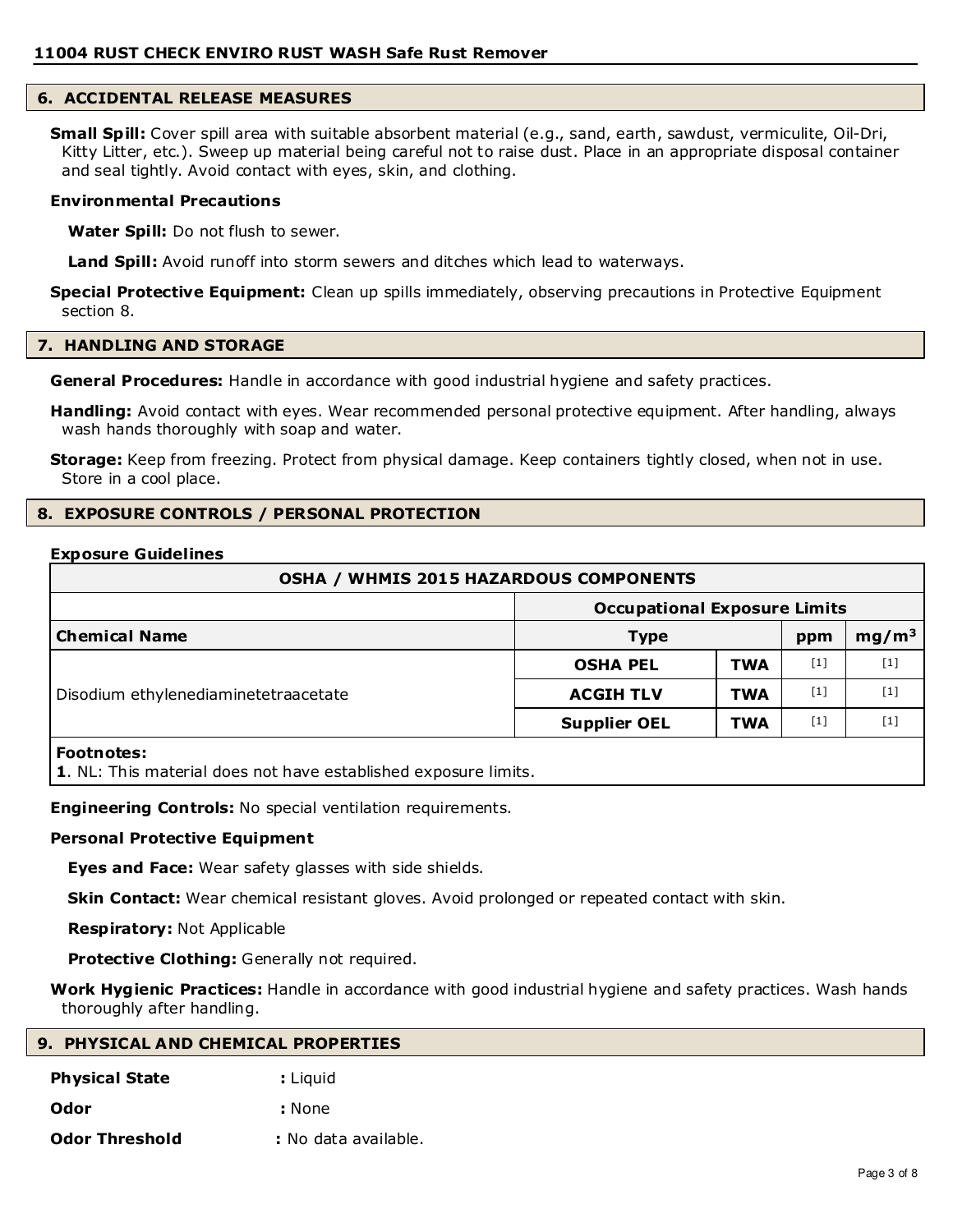# **11004 RUST CHECK ENVIRO RUST WASH Safe Rust Remover**

| <b>Appearance</b>                                   | : Mobile liquid                          |
|-----------------------------------------------------|------------------------------------------|
| Color                                               | : Green                                  |
| pH                                                  | : 3.8 to 4.5                             |
| % Volatiles                                         | : 85 to 88 % w/w                         |
| <b>Flash Point and Method</b>                       | $:$ > 100°C (212°F) Closed Cup           |
| <b>Flammable Limits</b>                             | : No data available.                     |
| Autoignition Temperature : No data available.       |                                          |
| <b>Vapor Pressure</b>                               | : No data available.                     |
| <b>Vapor Density</b>                                | : No data available.                     |
| <b>Boiling Point</b>                                | : $100^{\circ}$ C (212°F)                |
| <b>Freezing Point</b>                               | : < $0^{\circ}$ C (32°F)                 |
| <b>Melting Point</b>                                | : Not Applicable                         |
| <b>Solubility in Water</b>                          | : Soluble                                |
| <b>Evaporation Rate</b><br>$(n$ -butyl acetate = 1) | : No data available.                     |
| <b>Density</b>                                      | : $1.07 \pm 0.03$ g/ml at 20°C           |
| <b>Viscosity</b>                                    | : No data available.                     |
| <b>VOC Content</b>                                  | : 0 g/l (0 lb/gal), less exempt solvents |
| <b>Oxidizing Properties</b>                         | : None                                   |
| <b>10. STABILITY AND REACTIVITY</b>                 |                                          |

**Reactive Hazard :** No

Hazardous Polymerization: Not expected to occur.

**Stability:** Stable.

**Conditions to Avoid:** No conditions known that should be avoided.

**Possibility of Hazardous Reactions:** No data available.

**Hazardous Decomposition Products:** By fire and high heat: Carbon monoxide, Carbon dioxide, Oxides of nitrogen and other undetermined compounds.

**Incompatible Materials:** Oxidizing materials.

# **11. TOXICOLOGICAL INFORMATION**

# **Acute Toxicity**

| <b>Chemical Name</b>                    | Oral $LD_{50}$                                           | Dermal LD <sub>50</sub> | Inhalation LC <sub>50</sub>        |
|-----------------------------------------|----------------------------------------------------------|-------------------------|------------------------------------|
|                                         | mg/kg(rat)                                               | mg/kg(rabbit)           | mg/l                               |
| Disodium<br>ethylenediaminetetraacetate | 3700(rat)<br>$2000$ (rat)<br>2050(mouse)<br>$2300$ (rbt) | No data available.      | $1.13(rat;7h-dust)$<br>(no deaths) |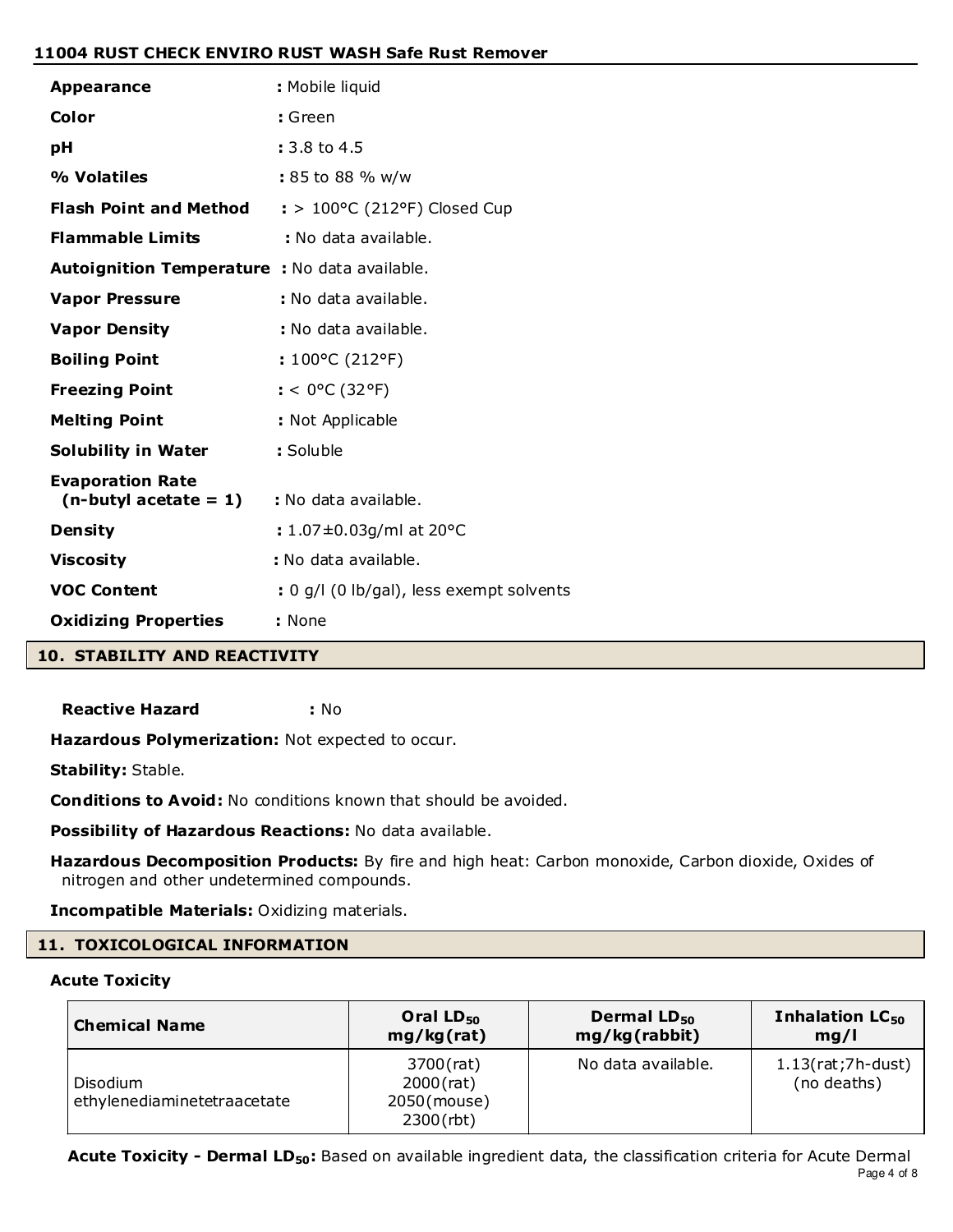# **11004 RUST CHECK ENVIRO RUST WASH Safe Rust Remover**

Toxicity are not met for this mixture. The calculated ATE is >2000 mg/kg.

**Acute Toxicity - Oral LD50:** Based on available ingredient data, the classification criteria for Acute Oral Toxicity are not met for this mixture. The calculated ATE is >2000 mg/kg.

**Acute Toxicity - Inhalation LC50:** At room temperature, exposure to vapor is minimal due to low volatility. An estimate based on component information. Not classified.

**Notes:** < 5% of the mixture consists of an ingredient or ingredients of unknown acute toxicity. No additional toxicology information is available for this product itself. (See Component Toxicity Information).

**Respiratory / Skin Sensitizer:** Based on available data, the classification criteria for skin/respiratory sensitization are not met for this mixture (< 0.1% ingredients classified as a skin sensitizer, category 1 or subcategory 1A and < 1.0% ingredients classified as a skin/respiratory sensitizer, sub-category 1B).

**Germ Cell Mutagenicity:** Based on available data, the classification criteria for Germ Cell Mutagenicity are not met for this mixture (< 0.1% ingredients classified as Germ Cell Mutagen, category 1A or 1B and < 1.0% ingredients classified as Germ Cell Mutagen, category 2).

# **Carcinogenicity**

| <b>Chemical Name</b>                 | <b>NTP status</b> | <b>IARC status</b> | <b>OSHA status</b> | Other |
|--------------------------------------|-------------------|--------------------|--------------------|-------|
| Disodium ethylenediaminetetraacetate | $- -$             | $- -$              | $- -$              | $- -$ |

**Notes:** Based on available data, the classification criteria for Carcinogenicity are not met for this mixture (< 0.1% ingredients classified as a Carcinogen, category 1 or 2).

**Reproductive Toxicity:** Based on available data, the classification criteria for Reproductive Toxicity are not met for this mixture  $($  < 0.1% ingredients classified as Reproductive Toxicity, category 1 or 2).

**Specific Target Organ Toxicity - Single Exposure:** Based on available data, the classification criteria for Specific Target Organ Toxicity - Single Exposure are not met for this mixture (< 1.0% ingredients classified as Specific Target Organ Toxicity - Single Exposure, category 1 or 2 and < 20% summation of all ingredients classified as Specific Target Organ Toxicity - Single Exposure, category 3).

**Specific Target Organ Toxicity - Repeated Exposure:** Based on available data, the classification criteria for Specific Target Organ Toxicity - Repeated Exposure are not met for this mixture (< 1.0% ingredients classified as Specific Target Organ Toxicity - Repeated Exposure, category 1 or 2).

**Aspiration Hazard:** Based on available data, the classification criteria for Aspiration Hazard are not met for this mixture (< 10% ingredients classified as an Aspiration Hazard, category 1 and/or mixture viscosity > 20.5 mm<sup>2</sup>/s at 40 °C).

# **12. ECOLOGICAL INFORMATION**

**Environmental Data:** No data available.

**Ecotoxicological Information:** No data available.

**Bioaccumulation/Accumulation:** No data available.

**Distribution:** No data available.

**Aquatic Toxicity (Acute):** No data available.

**Chemical Fate Information:** No data available.

# **13. DISPOSAL CONSIDERATIONS**

**Disposal Method:** Comply with applicable local, state or international regulations concerning solid or hazardous waste disposal and/or container disposal.

**Product Disposal:** Empty containers retain product residue; observe all precautions for product. Decontaminate containers prior to disposal.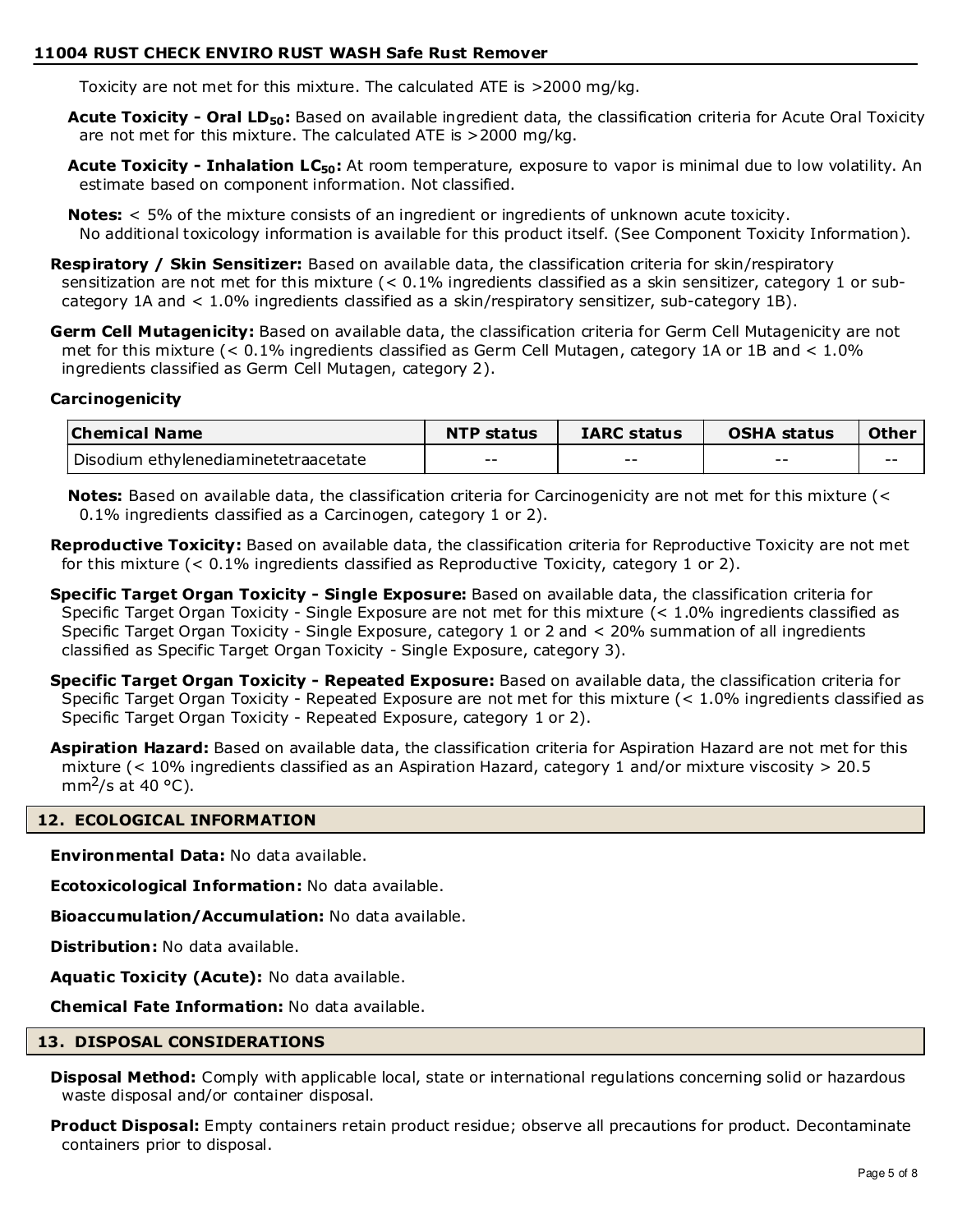# **14. TRANSPORT INFORMATION**

| DOT (Department of Transportation)                            |                                  |  |  |
|---------------------------------------------------------------|----------------------------------|--|--|
| <b>Proper Shipping Name</b>                                   | : This product is not regulated. |  |  |
| <b>Primary Hazard Class/Division: N/A</b>                     |                                  |  |  |
| <b>UN/NA Number</b>                                           | : N/A                            |  |  |
| <b>Packing Group</b>                                          | : N/A                            |  |  |
| <b>Marine Pollutant</b>                                       | : No                             |  |  |
| Other Shipping Information: No data available.                |                                  |  |  |
| <b>Vessel (IMO/IMDG)</b>                                      |                                  |  |  |
| <b>Shipping Name</b>                                          | : This product is not regulated. |  |  |
| <b>UN/NA Number</b>                                           | : N/A                            |  |  |
| Primary Hazard Class/Division: N/A                            |                                  |  |  |
| <b>Packing Group</b>                                          | : N/A                            |  |  |
| <b>Marine Pollutant</b>                                       | : No                             |  |  |
| <b>Note:</b> No data available.                               |                                  |  |  |
| <b>Canadian Transportation of Dangerous Goods Regulations</b> |                                  |  |  |
| <b>Shipping Name</b>                                          | : This product is not regulated. |  |  |
| <b>UN/NA Number</b>                                           | : N/A                            |  |  |
| <b>Primary Hazard Class/Division: N/A</b>                     |                                  |  |  |
| <b>Packing Group</b>                                          | : N/A                            |  |  |
| <b>TDG Note:</b> No data available.                           |                                  |  |  |

# **15. REGULATORY INFORMATION**

#### **UNITED STATES**

#### **SARA Section 311/312 Hazard Categories**

| <b>Fire Hazard</b>                    | : No |
|---------------------------------------|------|
| <b>Sudden Release of Pressure: No</b> |      |
| <b>Reactive Hazard</b>                | : No |
| <b>Product Acute Toxicity</b>         | : No |
| <b>Product Chronic Toxicity</b>       | : No |

#### **EPCRA Section 313 Toxic Chemicals:**

This product does not contain any listed toxic chemicals that exceed the threshold reporting levels established by SARA Title III, Section 313.

# **EPCRA Section 302 Extremely Hazardous Substances**

#### **EPCRA Status:**

This product contains no listed extremely hazardous substances that are subject to the reporting requirements of SARA Title III, Section 302.

# **CERCLA Hazardous Substances and Reportable Quantities (RQ)**

#### **CERCLA Status:**

This product contains no CERCLA listed hazardous substances.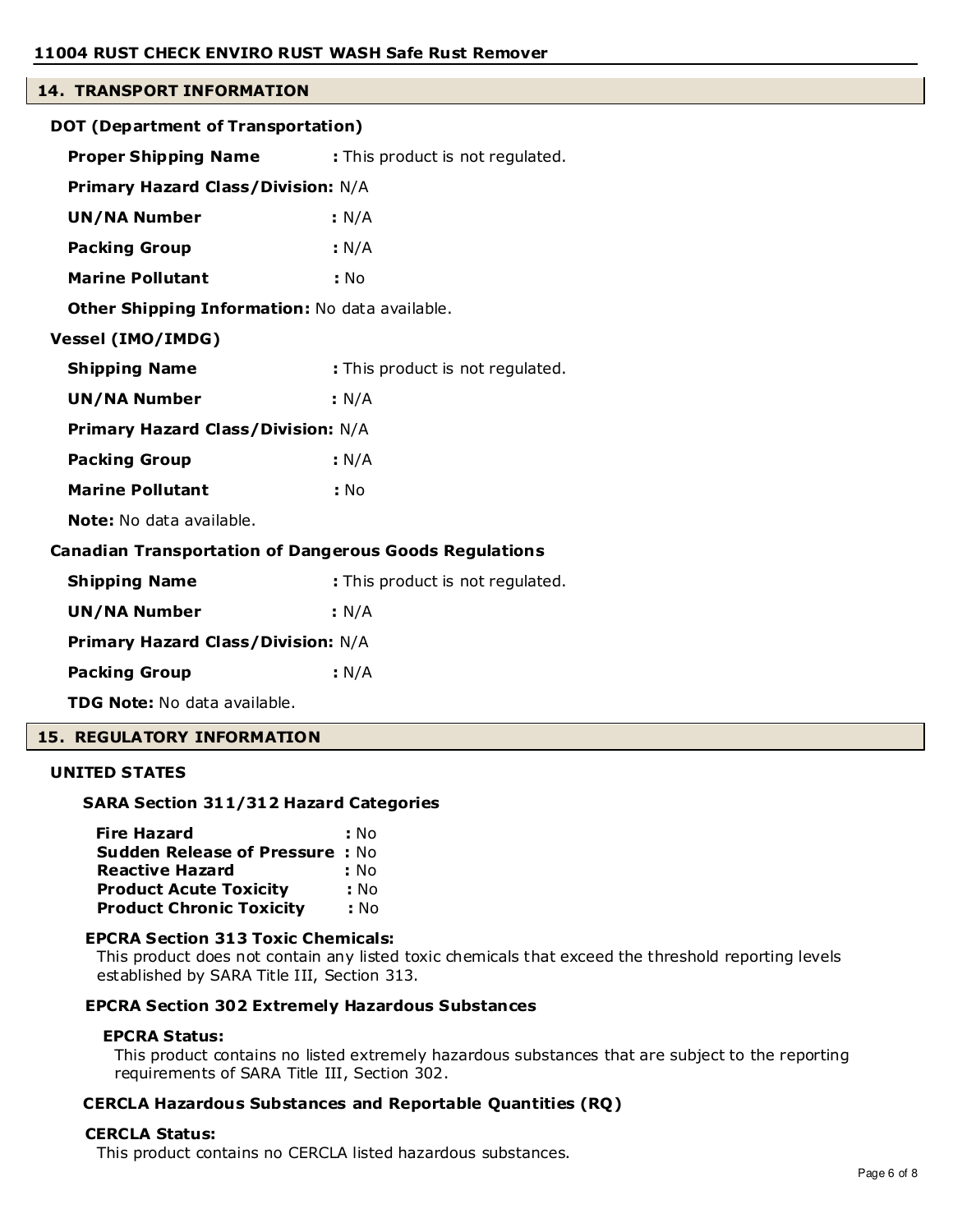# **TSCA (The Toxic Substances Control Act)**

# **TSCA Status:**

All components are included or are otherwise exempt from inclusion on this inventory.

#### **CAA 112(b) - Hazardous Air Pollutants**

#### **CAA 112(r) - List of Substances for Accidental Release Prevention:**

This product contains no chemicals subject to CAA  $112(b)$  or CAA  $112(r)$ .

#### **California Proposition 65:**

This product does not contain any chemicals known to the State of California to cause cancer, birth defects, or any other reproductive harm.

#### **OSHA Hazard Communication Standard (29 CFR 1910.1200):**

OSHA Status: Non-Hazardous Product (See Section 2 for details). This product has been classified in accordance with the hazard criteria of the USA OSHA Hazard Communication Standard (29CFR 1910.1200) and the Safety Data Sheet contains all the information required by the OSHA Hazard Communication Standard (HazCom 2012).

# **CANADA**

#### **WHMIS Hazard Symbol and Classification**

See Section 2 for details.

#### **WHMIS Regulatory Status:**

This product has been classified in accordance with the hazard criteria of the Canadian Hazardous Products Regulations and the Safety Data Sheet contains all the information required by the Hazardous Products Regulations (WHMIS 2015).

#### **WHMIS Classification:**

WHMIS 2015 (Canada) Status: Non-Hazardous Product (See Section 2 for details).

#### **CEPA - National Pollutant Release Inventory (NPRI):**

This product contains no chemicals subject to CEPA - NPRI.

# **Domestic Substances List (DSL) / Non-Domestic Substances List (NDSL):**

All components are included or are otherwise exempt from inclusion on this inventory.

**Comments** VOC Content -- See section 9.

#### **16. OTHER INFORMATION**

#### **Reason for Issue:** NEW

**Approved By:** Jim Gordon **Title:** R&D Chemist / Chemiste de R&D

**Prepared By :** Regulatory Compliance / Conformité réglementaire **Date Revised:** 11/28/2017

**Information Contact:** 905-670-5411

**Revision Summary:** This MSDS replaces the 11/26/2015 MSDS. Revised: **Section 2:** Hazards Not Otherwise Classified, Hazards Not Otherwise Classified. **Section 11:**

Product Acute Toxicity  $($  Oral LD<sub>50</sub> mg/kg(rat), Inhalation LC<sub>50</sub> mg/l), Eye Irritation / Serious Eye Damage, Skin Irritation / Corrosion.